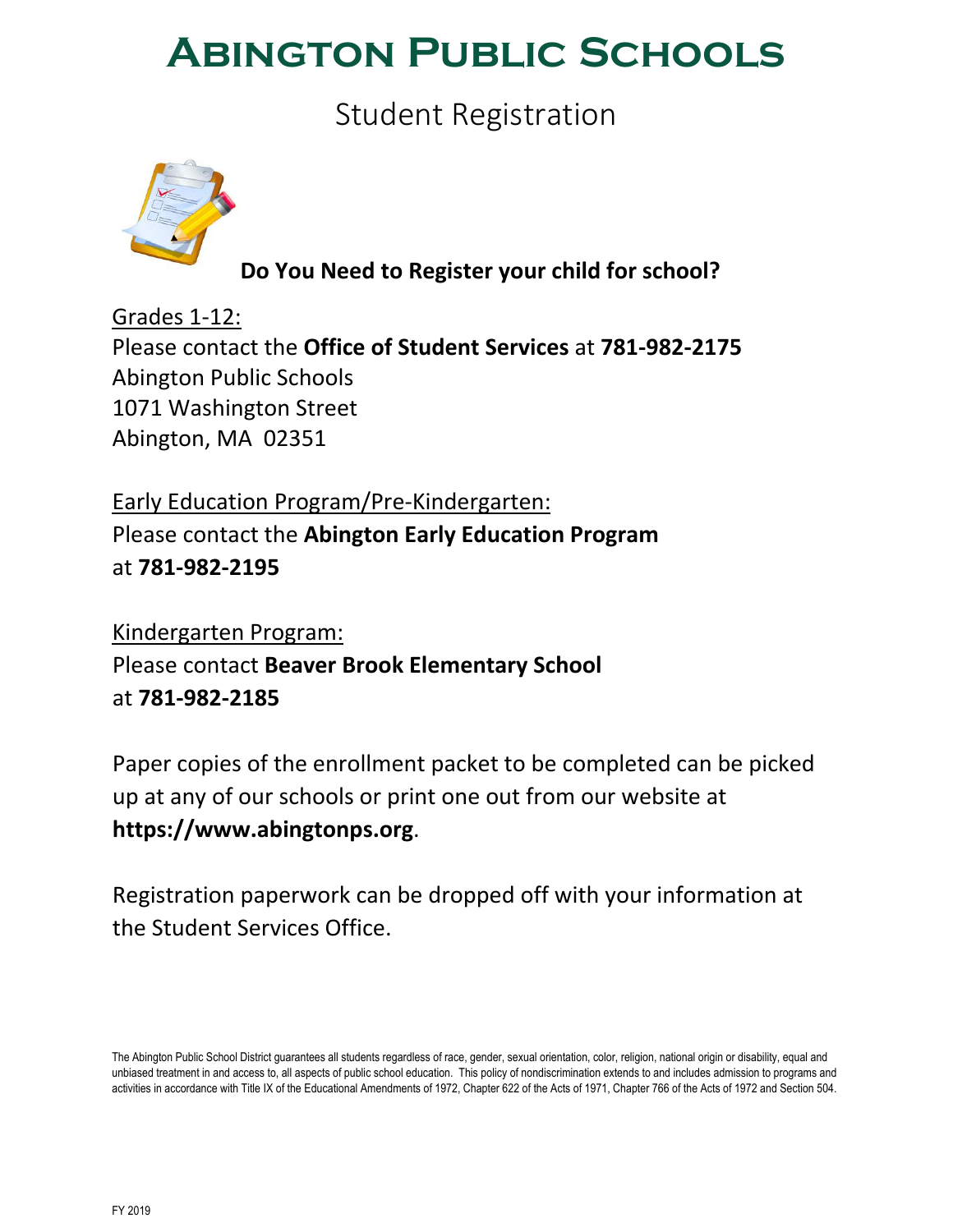# Abington Public Schools Student Registration Grades 1-12

We would like to welcome you to our school district. In order to help you enroll your child as quickly as possible, we have developed the following list of information you will need to provide to us *prior* to your child being officially enrolled.

For registration forms and information, please visit our website at www.abingtonps.org.

Please see the helpful checklist on page 2 for required registration documents.

## *No student shall be enrolled without a completed registration packet.*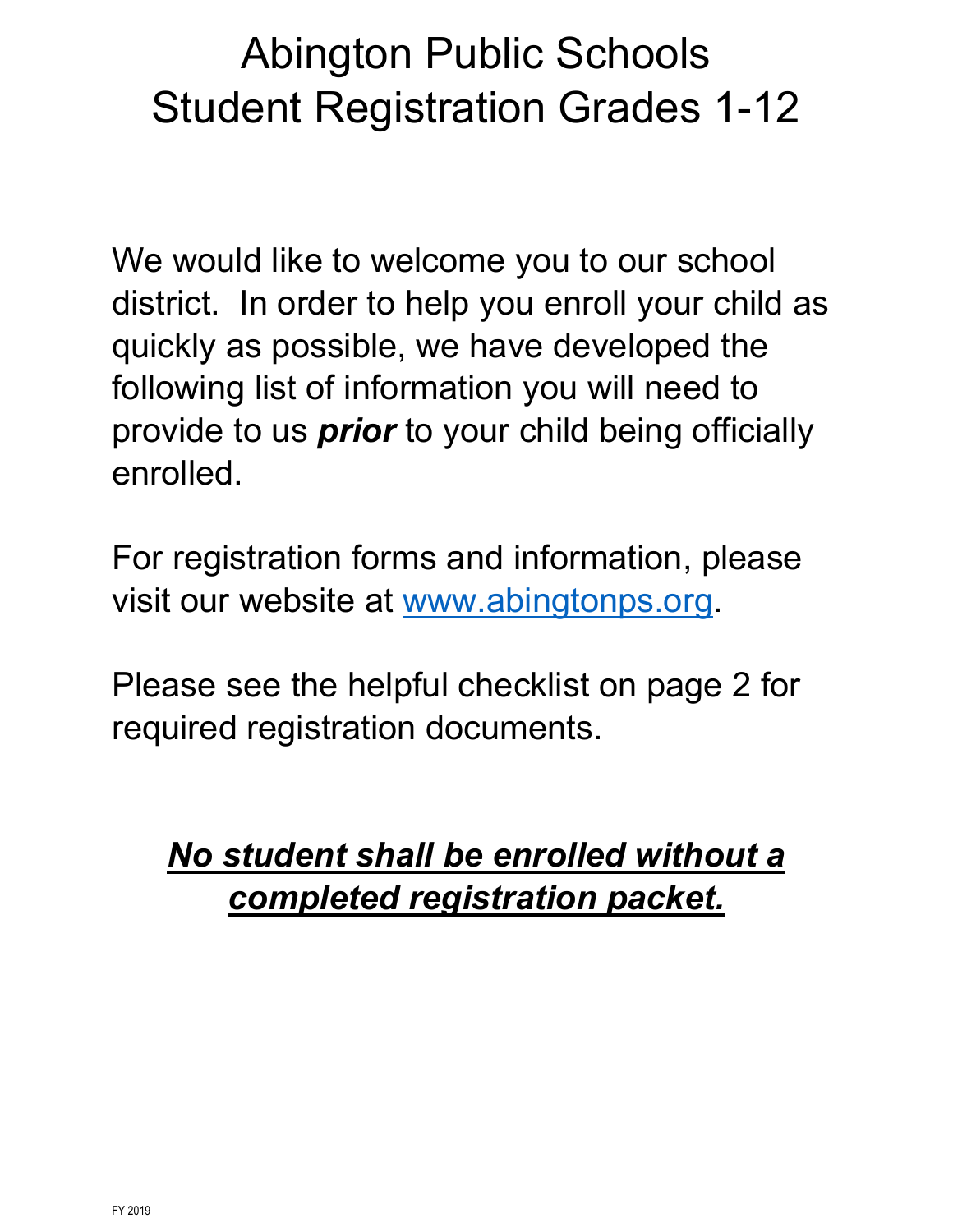## ABINGTON PUBLIC SCHOOL DISTRICT REGISTRATION PROCESS

## **We recommend you check the boxes below after you have completed each step.**

## *NO REGISTRATIONS WILL BE PROCESSED UNTIL ALL OF THE FOLLOWING MATERIALS HAVE BEEN RECEIVED.*

- 1. ☐ **Official Birth Certificate**
- 2. ☐ **Proof of Residence** see form on next page for required documentation
- 3. ☐ **Current physical examination and immunization history (including a lead test and record of vision screening completed by your child's physician)**. If your child's immunizations are not up to date, please contact your child's doctor immediately for an appointment. Prior to attending school, student will need proof of immunizations and current physical.

## **4.** ☐ **Complete the enclosed forms listed below:**

- a. ☐ Form #1 School Record and Discipline Form
- b.  $\Box$  Form #2 Registration Form (3 pages)
- c.  $\Box$  Form #3 Student Emergency Information
- d.  $\Box$  Form #4 Student Health Update (2 pages)
- e.  $\Box$  Form #5 Home Language Survey
- f.  $\Box$  Form #6 Race/Ethnicity

**Please note – if parent/guardian and the student are residing with a family member and do not own or rent the residence where they are living, you must provide the following:** 

- **Verification of Student Residency Form from head of household stating that child and parents/guardians are residing at stated address. (Local police departments and school security will make periodic checks to ensure student is living at declared address).**
- **Mass. Driver's License/Mass ID for the head of that household with current address as well as Mass Driver's License/Mass ID for Parents/Guardians**
- **Proof of Residency as stated in #2 above.**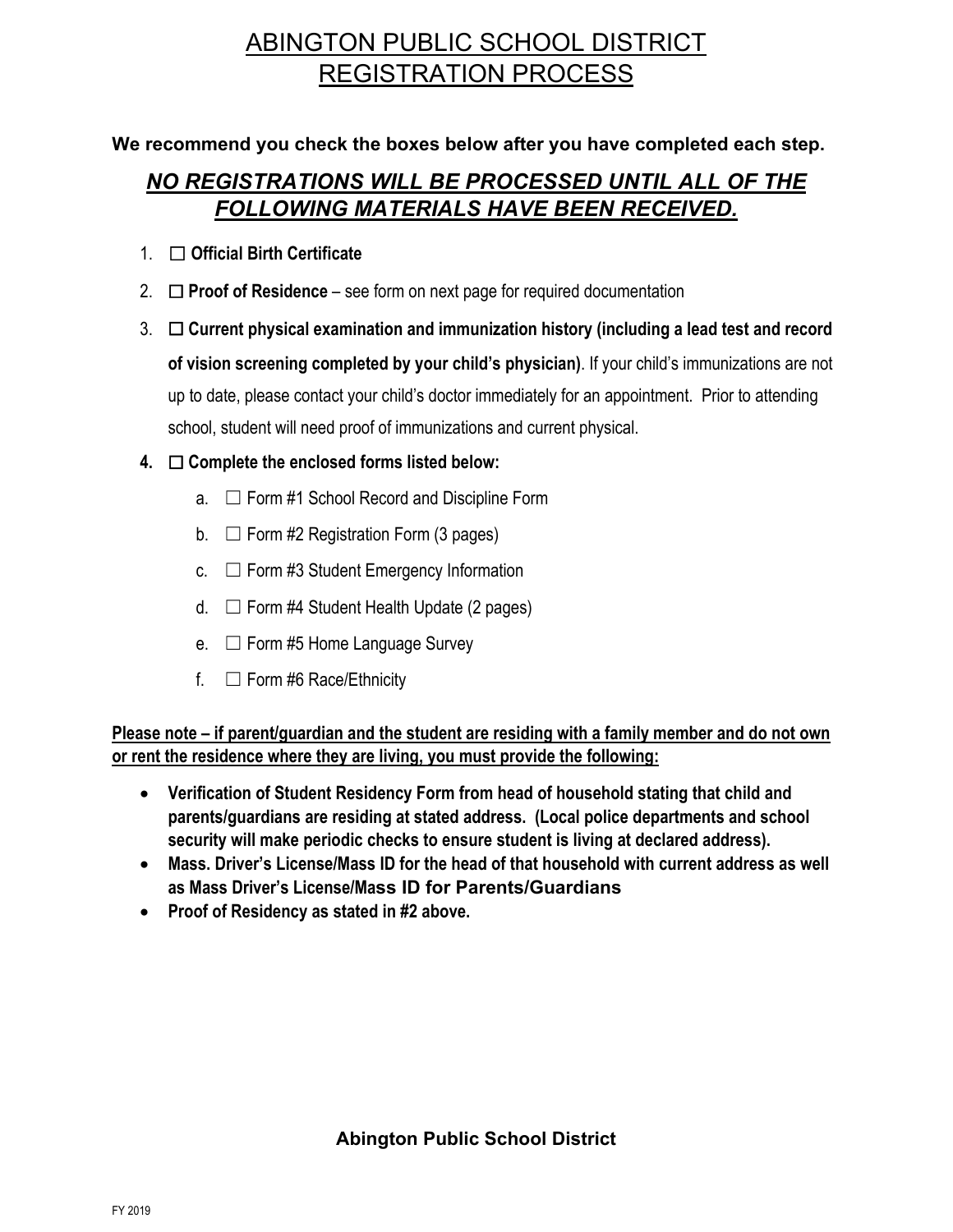#### **PROCEDURES FOR ENROLLMENT AND PROOF OF RESIDENCY**

Under MGL, Chapter 76, Section 5, every person "shall have the right to attend the public school of the town where she/he actually resides." The following procedures will be followed in order to verify a student's residency.

**Before any student is enrolled in the Abington Public School District, the student's parent or legal guardian\* must prove**  legal residence in the town of Abington. Children whose primary residence is outside of Abington are not eligible to attend the Abington Public School District. Residency means the domicile where a child spends the majority of her/his time. The law is very clear that the determination for residency lies in the establishment of "domicile" – where the student resides, as determined by the establishment of where the center of her/his domestic, social and civic life is, and this is where one is to attend school. This standard must be the first step met before a family seeks to demonstrate the residency of the child.

All applicants must submit at least *three proofs of residency.* (*Column C may be submitted within 30 days of registration*.)

The documents must be pre-printed with the name and address of the student's parent or guardian. \*When registering a student for Abington Public Schools, the district will confirm residency. These documents also will be required for any **change of address**.

|                                                                          | All applicants must submit at least one document from each of the following columns: |                                                                                                   |
|--------------------------------------------------------------------------|--------------------------------------------------------------------------------------|---------------------------------------------------------------------------------------------------|
| Column A                                                                 | Column B                                                                             | Column <sub>C</sub>                                                                               |
| Must be showing an Abington current<br>address**                         |                                                                                      | A utility bill or work order dated within<br>the past 60 days including                           |
| Valid driver's license                                                   | Copy of Lease                                                                        | Gas bill                                                                                          |
| Valid Massachusetts photo                                                | Mortgage Statement                                                                   | Oil bill                                                                                          |
| Identification card                                                      |                                                                                      | Electric bill                                                                                     |
| Valid passport, dated within                                             | Section 8 Agreement                                                                  | Telephone bill                                                                                    |
| the past year                                                            | Legal affidavit from landlord                                                        | Cable bill                                                                                        |
| If license/ID does not show current<br>address, you can go online to     | affirming tenancy                                                                    | Landlord letter stating utilities<br>included                                                     |
| www.massdot.state.ma.us/rmv and<br>click on Change of Address, they will | Copy of deed or purchase<br>and sales agreement                                      | <b>Tenant At Will</b>                                                                             |
| email you a receipt. Please submit a<br>copy.                            |                                                                                      | Please note that utility companies<br>provide online access to download your<br>bills/statements. |

#### \**Legal guardianship requires additional documentation from a court or agency.*

*The Abington Public School District residency policy does not apply to homeless students. (McKinney-Vento Act) Residency fraud impacts all tax payers* 

*I/we understand that all applicants must reside in Abington (Massachusetts General Laws, Chapter 76, sec 5 every person shall have a right to attend the public schools of the town where he/she actually resides, subject to the following section. No School Committee is required to enroll a person who does not actual reside in the town unless said enrollment is authorized by law or by the School Committee. Any person who violates or assists in the violation of this provision may be required to remit full restitution to the town of the improperly attended public schools. No person shall be excluded from or discriminated against in admission to a public school or any town, or in obtaining the advantages, privileges and courses of study of such public school on account or race, color, sex, religion, national origin or sexual orientation. Amended by st.1971, c.622, c.1; st.1973, c.925, s.9A, ST.1993, C.282; ST.2004, C.352, S.33)*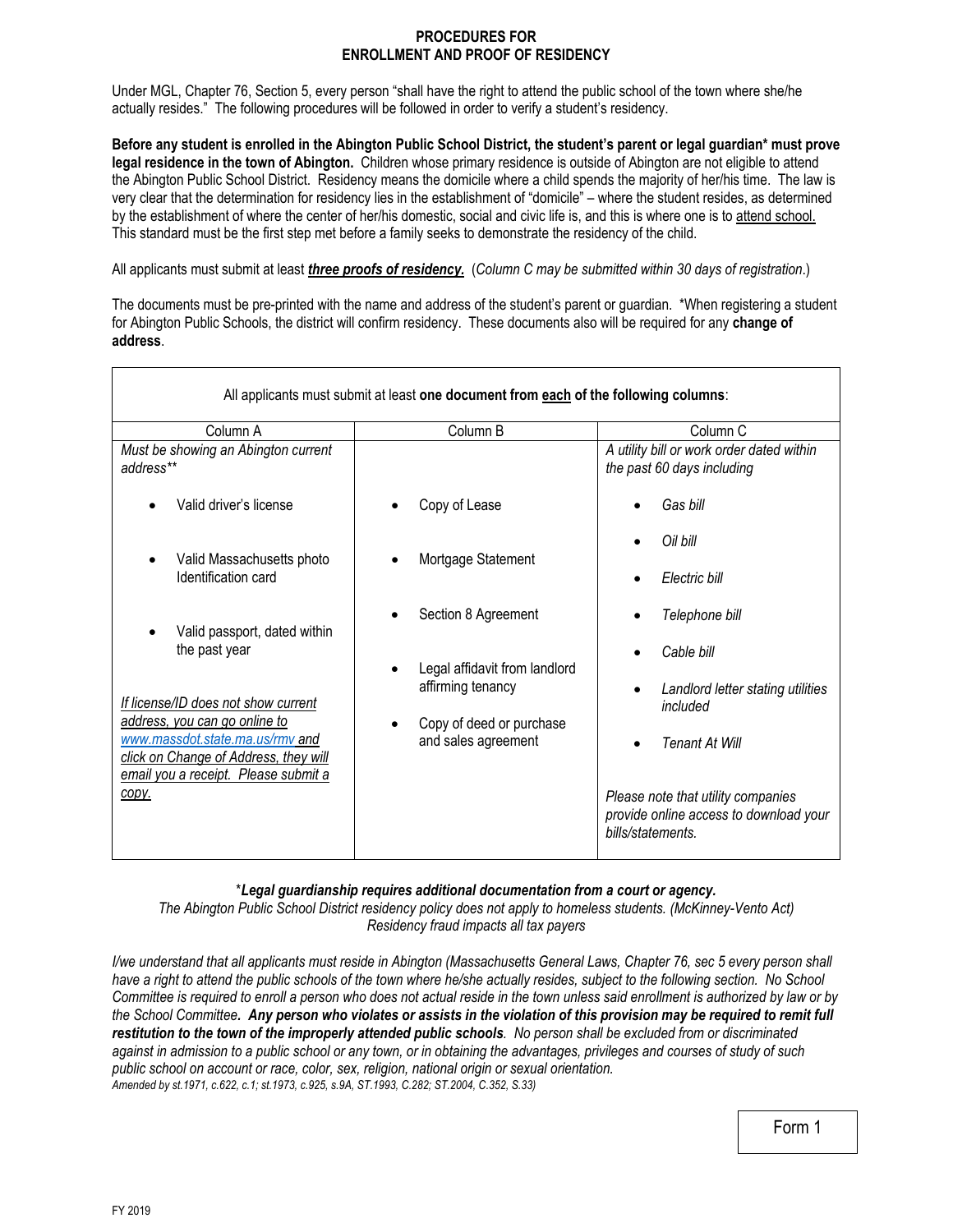

## **ABINGTON PUBLIC SCHOOLS**

*"The mission of the Abington Public Schools is to provide all students with relevant, challenging educational experiences to prepare them to be engaged, responsible citizens and members of the global community."* 

## **SCHOOL RECORD AND DISCIPLINE RELEASE**

*State law requires students and/or their parents to provide a complete school record upon enrollment in a new district. Please sign below to permit release of all school records for the named student to complete enrollment in the Abington Public Schools.* 

| FORMER SCHOOL NAME:                                                                                                                                                                                                                                                                                                            |                                      |                                                                     | <b>Current Grade</b> |
|--------------------------------------------------------------------------------------------------------------------------------------------------------------------------------------------------------------------------------------------------------------------------------------------------------------------------------|--------------------------------------|---------------------------------------------------------------------|----------------------|
| <b>ADDRESS:</b>                                                                                                                                                                                                                                                                                                                |                                      |                                                                     |                      |
| <b>PHONE:</b>                                                                                                                                                                                                                                                                                                                  | FAX:                                 | <u> 1980 - Johann Stein, mars an deus Amerikaansk kommunister (</u> |                      |
| Please release complete school records for:<br>including:                                                                                                                                                                                                                                                                      | <b>Student Last Name, First Name</b> |                                                                     | Date of Birth        |
| Transfer Card or Discharge Letter<br>Health records (immunizations, birth certificate or passport)<br>$\overline{\mathbf{X}}$<br>Academic/Attendance Records<br>$\overline{\mathbf{X}}$<br><b>ELL Records</b><br>v<br>Other: Special Education/Evaluation Reports (psychological, I.E.P., 504 Plan, etc.)<br>Discipline Record |                                      |                                                                     |                      |

Signature of Parent/Guardian of Student Date

### **Education Reform Act of 1993**

Under the Education Reform Act, Section 37:37L of Chapter 71, we are requesting information relative to discipline. Please respond to the following question:

The above named student **had no** issues relative to discipline as defined by Section 37:37L of Chapter 71.

The above named student **has had** issues relative to discipline as defined by Section 37:37L of Chapter 71.

A copy of this discipline record has been attached to this form.

Section 37, and Section 37L of said Chapter 71 of the General Laws, as appearing in the 1990 Official, is hereby amended by adding the following:

*"A student transferring into a local system must provide the new school system with a complete school record of entering student. Said record shall include, but not be limited to, any incident reports in which such student were charged with any suspended act."* 

 $\mathcal{L}_\mathcal{L} = \{ \mathcal{L}_\mathcal{L} = \{ \mathcal{L}_\mathcal{L} = \{ \mathcal{L}_\mathcal{L} = \{ \mathcal{L}_\mathcal{L} = \{ \mathcal{L}_\mathcal{L} = \{ \mathcal{L}_\mathcal{L} = \{ \mathcal{L}_\mathcal{L} = \{ \mathcal{L}_\mathcal{L} = \{ \mathcal{L}_\mathcal{L} = \{ \mathcal{L}_\mathcal{L} = \{ \mathcal{L}_\mathcal{L} = \{ \mathcal{L}_\mathcal{L} = \{ \mathcal{L}_\mathcal{L} = \{ \mathcal{L}_\mathcal{$ 

Signature of Administrator Date

*The Abington Public School System is committed to ensuring that all of its programs and facilities are accessible to all members of the public. We do not discriminate on the basis of age, color, disability, homelessness, national origin, race, religion, sex, gender identity or sexual orientation. The contents of all publications are available upon request in languages other than English.*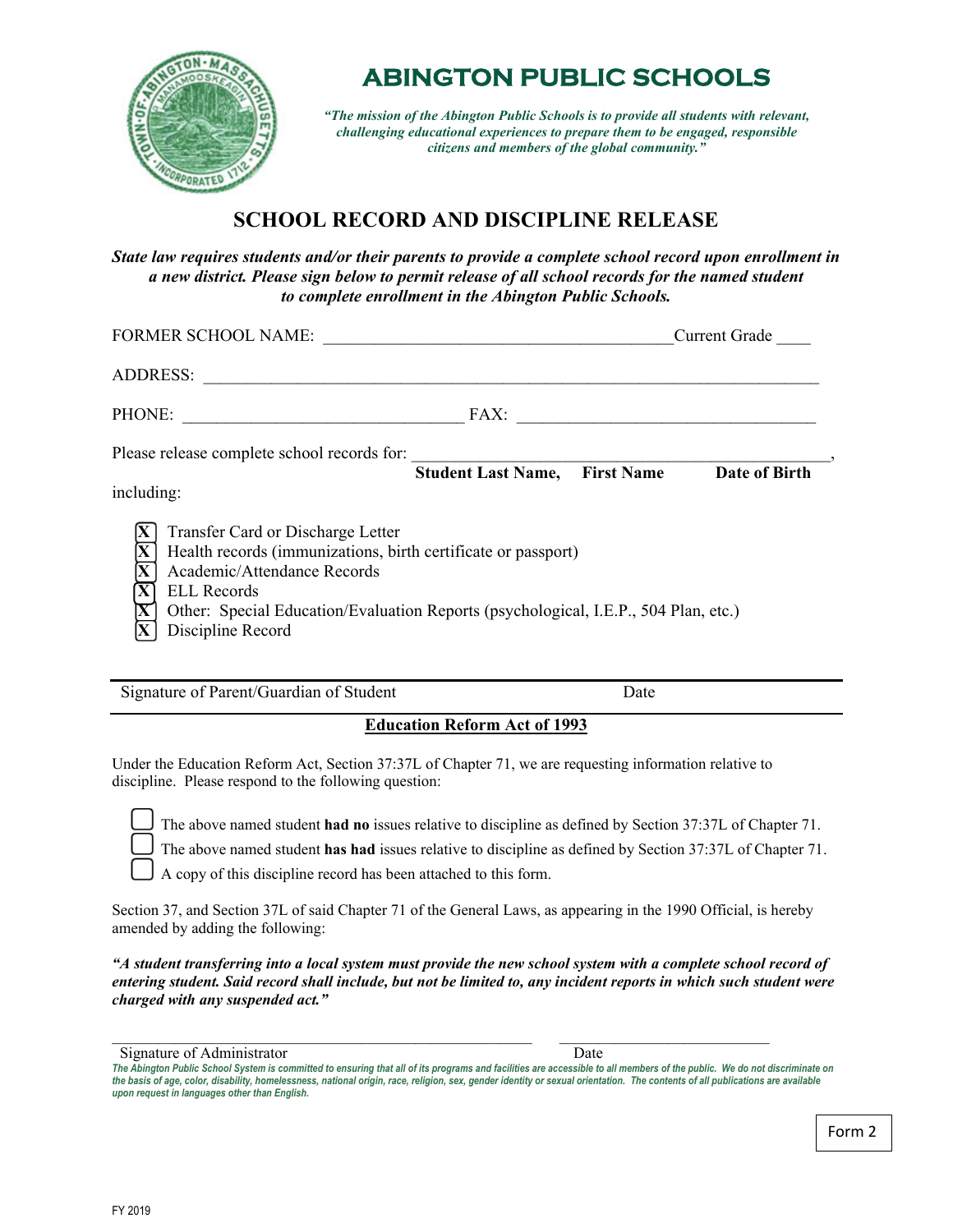| <b>ABINGTON PUBLIC SCHOOLS STUDENT REGISTRATION</b>                                                                                    |                                                                                         |                                                                                                                     |  |  |
|----------------------------------------------------------------------------------------------------------------------------------------|-----------------------------------------------------------------------------------------|---------------------------------------------------------------------------------------------------------------------|--|--|
| <b>STUDENT INFORMATION</b>                                                                                                             |                                                                                         |                                                                                                                     |  |  |
| <b>LAST NAME (LEGAL)</b>                                                                                                               | <b>FIRST NAME (LEGAL)</b>                                                               | <b>MIDDLE NAME (LEGAL)</b>                                                                                          |  |  |
|                                                                                                                                        |                                                                                         |                                                                                                                     |  |  |
| <b>ENTERING GRADE</b>                                                                                                                  | <b>GENDER</b>                                                                           | <b>DATE OF BIRTH</b>                                                                                                |  |  |
|                                                                                                                                        | Not Specified□<br>Male⊡<br>Female <sub>□</sub>                                          | Month Day Year                                                                                                      |  |  |
| Birth City/Town:                                                                                                                       |                                                                                         | Date Student Entered the United States:                                                                             |  |  |
| Student's Address:                                                                                                                     |                                                                                         | Home Phone Number:                                                                                                  |  |  |
| City:                                                                                                                                  | State:                                                                                  | ZIP Code:                                                                                                           |  |  |
| <b>Student's Primary Language</b>                                                                                                      | Language Spoken In Home                                                                 | Ethnicity: (Required by the MA Dept. of Education)                                                                  |  |  |
|                                                                                                                                        |                                                                                         |                                                                                                                     |  |  |
|                                                                                                                                        |                                                                                         | $\Box$ Hispanic or Latino                                                                                           |  |  |
|                                                                                                                                        | RACE: (PLEASE CHECK ALL THAT APPLY)                                                     |                                                                                                                     |  |  |
|                                                                                                                                        |                                                                                         |                                                                                                                     |  |  |
|                                                                                                                                        |                                                                                         |                                                                                                                     |  |  |
|                                                                                                                                        |                                                                                         | ARE THERE ANY CUSTODY ISSUES OF WHICH WE SHOULD BE AWARE? ARE EITHER PARENT DENIED LEGAL ACCESS TO STUDENT RECORDS? |  |  |
|                                                                                                                                        | No Yes ( ★ If yes, please specify):                                                     |                                                                                                                     |  |  |
|                                                                                                                                        |                                                                                         |                                                                                                                     |  |  |
|                                                                                                                                        |                                                                                         | ★ Current Legal documentation MUST be provided ANNUALLY to the Principal before restrictions can be implemented.    |  |  |
|                                                                                                                                        | <b>PARENT INFORMATION</b>                                                               |                                                                                                                     |  |  |
| Name:                                                                                                                                  |                                                                                         | Relationship To Student:                                                                                            |  |  |
| Address:                                                                                                                               |                                                                                         | Preferred Phone:                                                                                                    |  |  |
| City:                                                                                                                                  | State:                                                                                  | E-Mail:                                                                                                             |  |  |
| Cell Phone:                                                                                                                            | Place of Employment:                                                                    | Work Phone:                                                                                                         |  |  |
|                                                                                                                                        | Parent(s) Marital Status: ___ Married ___ Separated ___ Single ___ Divorced ___ Widowed |                                                                                                                     |  |  |
| Student Lives With _________ Yes ______                                                                                                | No                                                                                      |                                                                                                                     |  |  |
| Name:                                                                                                                                  |                                                                                         | Relationship To Student:                                                                                            |  |  |
| Address:                                                                                                                               |                                                                                         | Preferred Phone:                                                                                                    |  |  |
| City:                                                                                                                                  | State:                                                                                  | E-Mail:                                                                                                             |  |  |
| Cell Phone:                                                                                                                            | Place of Employment:                                                                    | Work Phone:                                                                                                         |  |  |
|                                                                                                                                        |                                                                                         |                                                                                                                     |  |  |
| Parent(s) Marital Status: ____<br>Married<br>Separated<br>Single<br>Divorced<br>Widowed<br>Student Lives With ____<br>Yes<br>No        |                                                                                         |                                                                                                                     |  |  |
|                                                                                                                                        |                                                                                         |                                                                                                                     |  |  |
| $\star$ If applicable - Documentation must be provided.                                                                                |                                                                                         | Who has legal custody?                                                                                              |  |  |
| Who has physical custody?<br>Name:                                                                                                     |                                                                                         |                                                                                                                     |  |  |
| Address:                                                                                                                               |                                                                                         | Name:<br>Address:                                                                                                   |  |  |
| Relationship:                                                                                                                          |                                                                                         | Relationship:                                                                                                       |  |  |
|                                                                                                                                        |                                                                                         |                                                                                                                     |  |  |
| Preferred Phone:<br>Preferred Phone:<br>If student resides with a guardian, please complete this section. (Paperwork MUST be on file.) |                                                                                         |                                                                                                                     |  |  |
| ★                                                                                                                                      | <b>GUARDIAN INFORMATION</b>                                                             |                                                                                                                     |  |  |
| Name:                                                                                                                                  |                                                                                         | Name:                                                                                                               |  |  |
|                                                                                                                                        |                                                                                         |                                                                                                                     |  |  |
| Relationship to student:<br>Address (if different)                                                                                     |                                                                                         | Relationship to student:<br>Address (if different)                                                                  |  |  |
| Preferred Phone (if different)                                                                                                         |                                                                                         | Preferred Phone (if different)                                                                                      |  |  |
|                                                                                                                                        |                                                                                         |                                                                                                                     |  |  |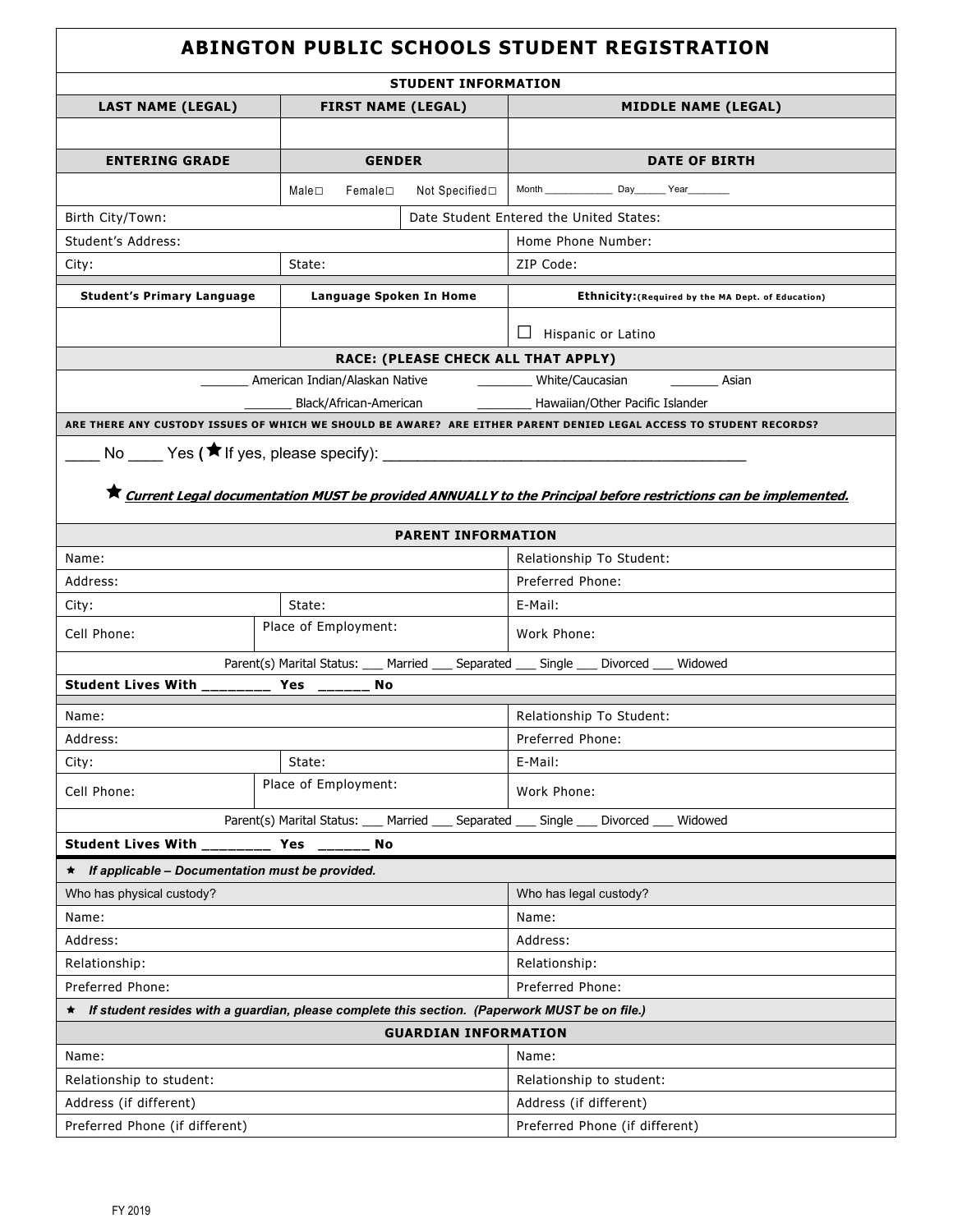|                                                                                                                                                                          |       |                | <b>ABINGTON PUBLIC SCHOOLS STUDENT REGISTRATION</b>                                                                                                                                                                                 | Form 2 |
|--------------------------------------------------------------------------------------------------------------------------------------------------------------------------|-------|----------------|-------------------------------------------------------------------------------------------------------------------------------------------------------------------------------------------------------------------------------------|--------|
| Military Family Status ______ Yes ________ No Please circle 1, 2 or 3<br>member who died on active duty.                                                                 |       |                | Student is a child of either (1) an active duty member of the uniformed services or National Guard & Reserve on<br>active duty orders, or (2) a member or veteran who are medically discharged or retired within one year, or (3) a |        |
|                                                                                                                                                                          |       |                | <b>STUDENT'S PREVIOUS SCHOOL INFORMATION</b>                                                                                                                                                                                        |        |
| Has this student ever attended a public school in Abington: _______ Yes ______ No                                                                                        |       |                |                                                                                                                                                                                                                                     |        |
|                                                                                                                                                                          |       |                |                                                                                                                                                                                                                                     |        |
|                                                                                                                                                                          |       |                |                                                                                                                                                                                                                                     |        |
|                                                                                                                                                                          |       |                | Last grade attended: _________________ Date left previous school: __________________________________                                                                                                                                |        |
| Has this student ever been expelled from school? ______ Yes ______ No                                                                                                    |       |                |                                                                                                                                                                                                                                     |        |
|                                                                                                                                                                          |       |                |                                                                                                                                                                                                                                     |        |
| <b>Check each that applies:</b><br>□ Student has an Individual Education Program (Special Education).<br>□ Student is receiving English Language Learner (ELL) services. |       |                | $\Box$ Student is receiving Title I services.<br>□ Student has a 504 Plan.                                                                                                                                                          |        |
|                                                                                                                                                                          |       |                | Please complete the following for students born outside the United States or who have been education outside the U.S.:                                                                                                              |        |
| Has the student completed 3 years of schooling in the United States? $\Box$ Yes $\Box$ No                                                                                |       |                |                                                                                                                                                                                                                                     |        |
|                                                                                                                                                                          |       |                |                                                                                                                                                                                                                                     |        |
|                                                                                                                                                                          |       |                |                                                                                                                                                                                                                                     |        |
|                                                                                                                                                                          |       |                | Years of schooling at home/or in other country? _________________________________                                                                                                                                                   |        |
|                                                                                                                                                                          |       |                |                                                                                                                                                                                                                                     |        |
|                                                                                                                                                                          |       |                |                                                                                                                                                                                                                                     |        |
|                                                                                                                                                                          |       |                |                                                                                                                                                                                                                                     |        |
|                                                                                                                                                                          |       |                |                                                                                                                                                                                                                                     |        |
| Hospital Preference:                                                                                                                                                     |       | Doctor:        |                                                                                                                                                                                                                                     |        |
| Insurance:                                                                                                                                                               |       | Policy Claim # |                                                                                                                                                                                                                                     |        |
| Name:                                                                                                                                                                    |       |                | ALTERNATE CONTACT/EMERGENCY CONTACT PERSON (OTHER THAN PARENT/GUARDIANS)                                                                                                                                                            |        |
| Preferred Phone Number:                                                                                                                                                  | Cell: |                | Relationship:<br>Work:                                                                                                                                                                                                              |        |
|                                                                                                                                                                          |       |                |                                                                                                                                                                                                                                     |        |
| Name:                                                                                                                                                                    |       |                | Relationship:                                                                                                                                                                                                                       |        |
| Preferred Phone Number:                                                                                                                                                  | Cell: |                | Work:                                                                                                                                                                                                                               |        |
|                                                                                                                                                                          |       |                |                                                                                                                                                                                                                                     |        |
| Name:                                                                                                                                                                    |       |                | Relationship:                                                                                                                                                                                                                       |        |
| Preferred Phone Number:                                                                                                                                                  | Cell: |                | Work:                                                                                                                                                                                                                               |        |
| SIGNATURE OF PARENT/GUARDIAN REGISTERING<br><b>STUDENT</b>                                                                                                               |       |                | <b>DATE</b>                                                                                                                                                                                                                         |        |
|                                                                                                                                                                          |       |                |                                                                                                                                                                                                                                     |        |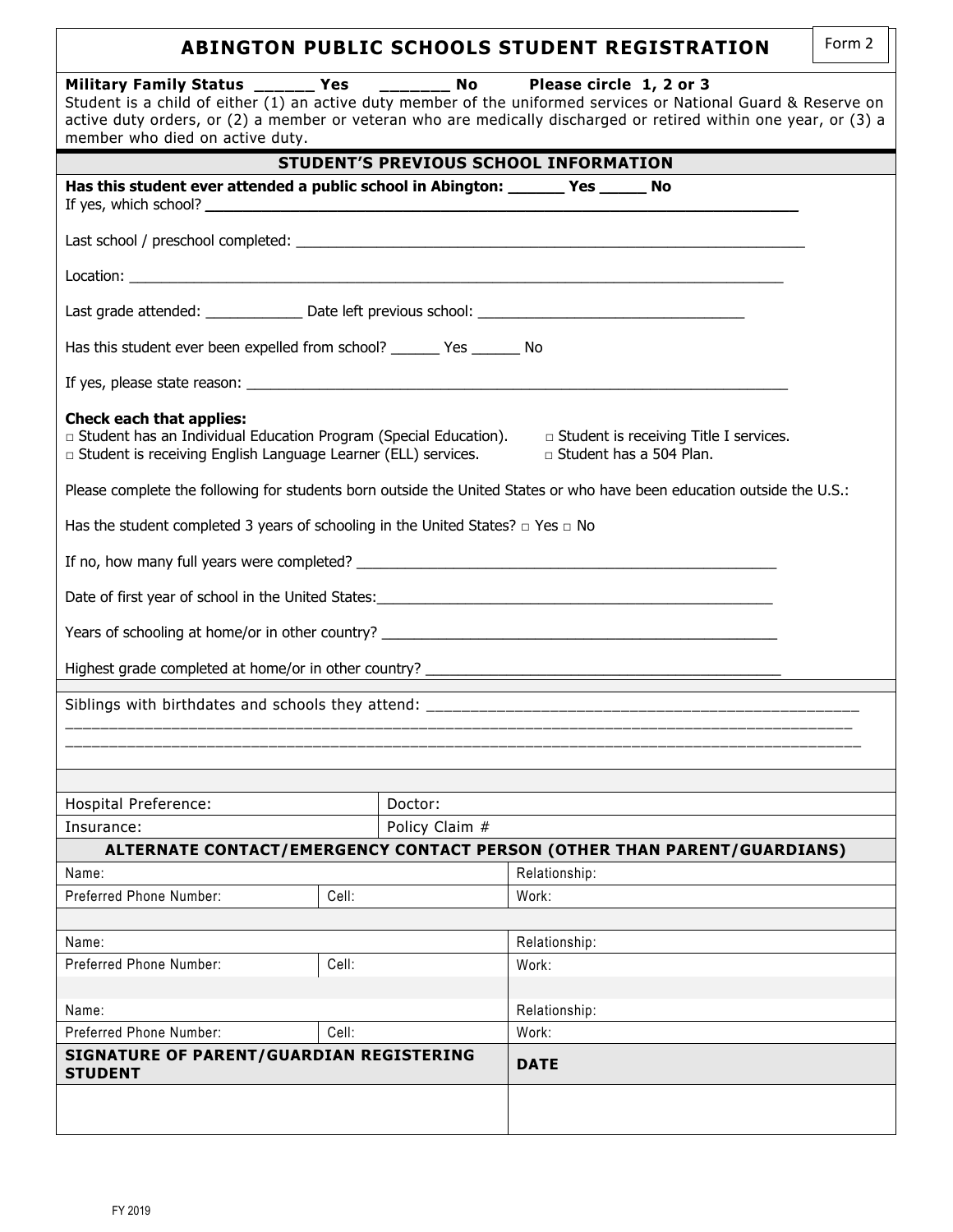#### **MEDICAL CONTACTS – INSURANCE**

| Name of Primary Care Doctor |                   |                                           | Phone<br>No. |     |    |
|-----------------------------|-------------------|-------------------------------------------|--------------|-----|----|
| Name of Dentist             |                   |                                           | Phone<br>No. |     |    |
| Health Insurance Yes No     | Name of Insurance |                                           |              |     |    |
| Health Insurance Number:    |                   | Is insurance through CommCare/Mass Health |              | Yes | No |

If you have no health insurance, Massachusetts has health insurance plans that will provide uninsured children with affordable health insurance (restrictions may apply). If you are interested in more information about these programs, please contact the School Nurse.

**Release of Information regarding Medicaid (Please Initial.) A**s parent/guardian of the child named above, I give permission to disclose information from my child's educational records to school districts and designees, State, and Federal Medicaid

**Release of Information regarding Mass Health (Please Initial.) A**s parent/guardian of the child named above, I give permission to disclose information from my child's educational records to school districts and designees, State, and Federal administration

**MEDICAL INFORMATION** 

(If applicable, please complete this section)

Medical Illnesses (for example: asthma, seizures, heart condition):

Medications:

Allergies/Alert:

#### **MEDICAL PERMISSIONS AND CONSENTS**

I GIVE PERMISSION TO THE School Nurse to share information relevant to my child's health condition with appropriate school personnel when needed to meet my child's health and safety needs.

I give permission to exchange information with my child's primary care provider and/or emergency personnel for the purpose of referral, diagnosis and treatment.

I understand in the event of a medical emergency my child may be transported to the nearest local hospital by ambulance. I will not hold the school district financially responsible for the emergency care and/or transportation for said child.

*(The School Nurse may administer specific medications to students during school hours based on written protocols for these medications that have been developed in collaboration with the school physician. Copies of the protocols are available by request.)* 

*Parent/Guardian Signature\_\_\_\_\_\_\_\_\_\_\_\_\_\_\_\_\_\_\_\_\_\_\_\_\_\_\_\_\_\_\_\_\_\_\_\_\_\_\_\_\_\_ Date\_\_\_\_\_\_\_\_\_\_\_\_\_\_\_\_\_\_\_\_\_\_\_\_\_\_\_\_\_\_\_\_* 

#### **STUDENT IMAGE AND SCHOOL WORK PERMISSIONS AND CONSENTS**

The Abington Public Schools may use your child's *Image and/or school work* for newspapers/print (including class pictures and yearbooks), TV/video and website/Internet.

**Should you request that your child's image or school work not be used for newspaper/print (including class pictures and yearbooks), TV/video and website/Internet, please provide your child's school with** *written notice as such***.** 

I hereby release the Abington Public Schools, the Abington School Committee, employees, volunteers, agents and other personnel from any liability and legal or equitable claims of any kind arising from or related to, such publication.

Parent/Guardian Signature \_\_\_\_\_\_\_\_\_\_\_\_\_\_\_\_\_\_\_\_\_\_\_\_\_\_\_\_\_\_\_\_\_\_\_\_\_\_\_\_\_\_\_\_ Date\_\_\_\_\_\_\_\_\_\_\_\_\_\_\_\_\_\_\_\_\_\_\_\_\_\_\_\_\_\_\_\_

#### **STUDENT PARENT HANDBOOK ACKNOWLEDGMENT**

My student and I have access to and have read the Student Handbook, which is available online at www.abingtonps.org, and includes the school district's Computer/Network Acceptable Use Policy. We agree to adhere to the policies outlines in the Student Handbook.

Parent/Guardian Signature \_\_\_\_\_\_\_\_\_\_\_\_\_\_\_\_\_\_\_\_\_\_\_\_\_\_\_\_\_\_\_\_\_\_\_\_\_\_\_\_\_\_\_\_\_\_\_ Date\_\_\_\_\_\_\_\_\_\_\_\_\_\_\_\_\_\_\_\_\_\_\_\_\_\_\_\_\_\_

Student Signature \_\_\_\_\_\_\_\_\_\_\_\_\_\_\_\_\_\_\_\_\_\_\_\_\_\_\_\_\_\_\_\_\_\_\_\_\_\_\_\_\_\_\_\_\_\_\_\_\_\_\_\_\_\_ Date \_\_\_\_\_\_\_\_\_\_\_\_\_\_\_\_\_\_\_\_\_\_\_\_\_\_\_\_\_

FY 2019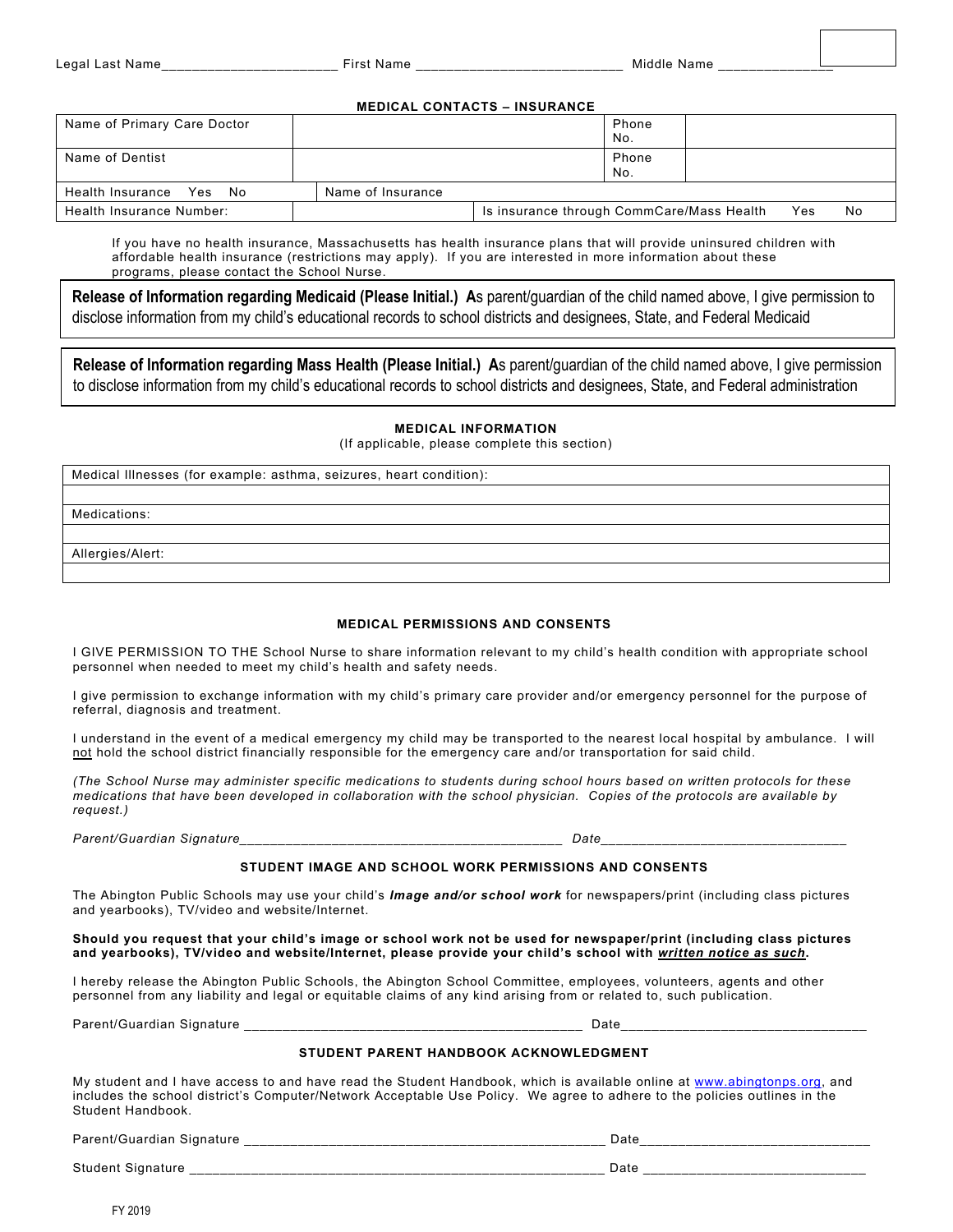#### **PARENT INFORMATION LETTER**

#### Re: Inclement Weather or

#### Emergency School Evacuation and Dismissal Policy

Dear Parent/Guardian:

In case it becomes necessary to dismiss our school, the following procedures have been worked out:

All schools (i.e., snow). Students will be sent home via regular method with dismissal being widely announced.

Individual School (i.e., emergency situation). Students will, in most cases, be transferred to a host location (e.g., Middle School to Frolio School Building) and released home at their regular time. Walkers will be supervised back to their regular school area and released; bus students will be transported from the host location. Dismissal will be widely announced.

Parents are requested to prepare a plan for their children if released home other than at regular school time.

‐‐‐‐‐‐‐‐‐‐‐‐‐‐‐‐‐‐‐‐‐‐‐‐‐‐‐‐‐‐‐‐‐‐‐‐‐‐‐‐‐‐‐‐‐‐‐‐‐‐‐‐‐‐‐‐‐‐‐‐‐‐‐‐‐‐‐‐‐‐‐‐‐‐‐‐‐‐‐‐‐‐‐‐‐‐‐‐‐‐‐‐‐‐‐‐‐‐‐‐‐‐‐‐‐‐‐‐‐‐‐‐‐‐‐‐‐

#### **EMERGENCY DISMISSAL POLICY**

Received: \_\_\_\_\_\_\_\_\_\_\_\_\_\_\_\_\_\_\_\_\_

Child's Name \_\_\_\_\_\_\_\_\_\_\_\_\_\_\_\_\_\_\_\_\_\_\_

Comments or special instruction for the school:

\_\_\_\_\_\_\_\_\_\_\_\_\_\_\_\_\_\_\_\_\_\_\_\_\_\_\_\_\_\_\_\_\_\_\_\_\_\_\_\_\_\_\_\_\_\_\_\_\_\_\_\_\_\_\_\_\_\_

\_\_\_\_\_\_\_\_\_\_\_\_\_\_\_\_\_\_\_\_\_\_\_\_\_\_\_\_\_\_\_\_\_\_\_\_\_\_\_\_\_\_\_\_\_\_\_\_\_\_\_\_\_\_\_\_\_\_

\_\_\_\_\_\_\_\_\_\_\_\_\_\_\_\_\_\_\_\_\_\_\_\_\_\_\_\_\_\_\_\_\_\_\_\_\_\_\_\_\_\_\_\_\_\_\_\_\_\_\_\_\_\_\_\_\_\_

Signature: \_\_\_\_\_\_\_\_\_\_\_\_\_\_\_\_\_\_\_\_

FY 2019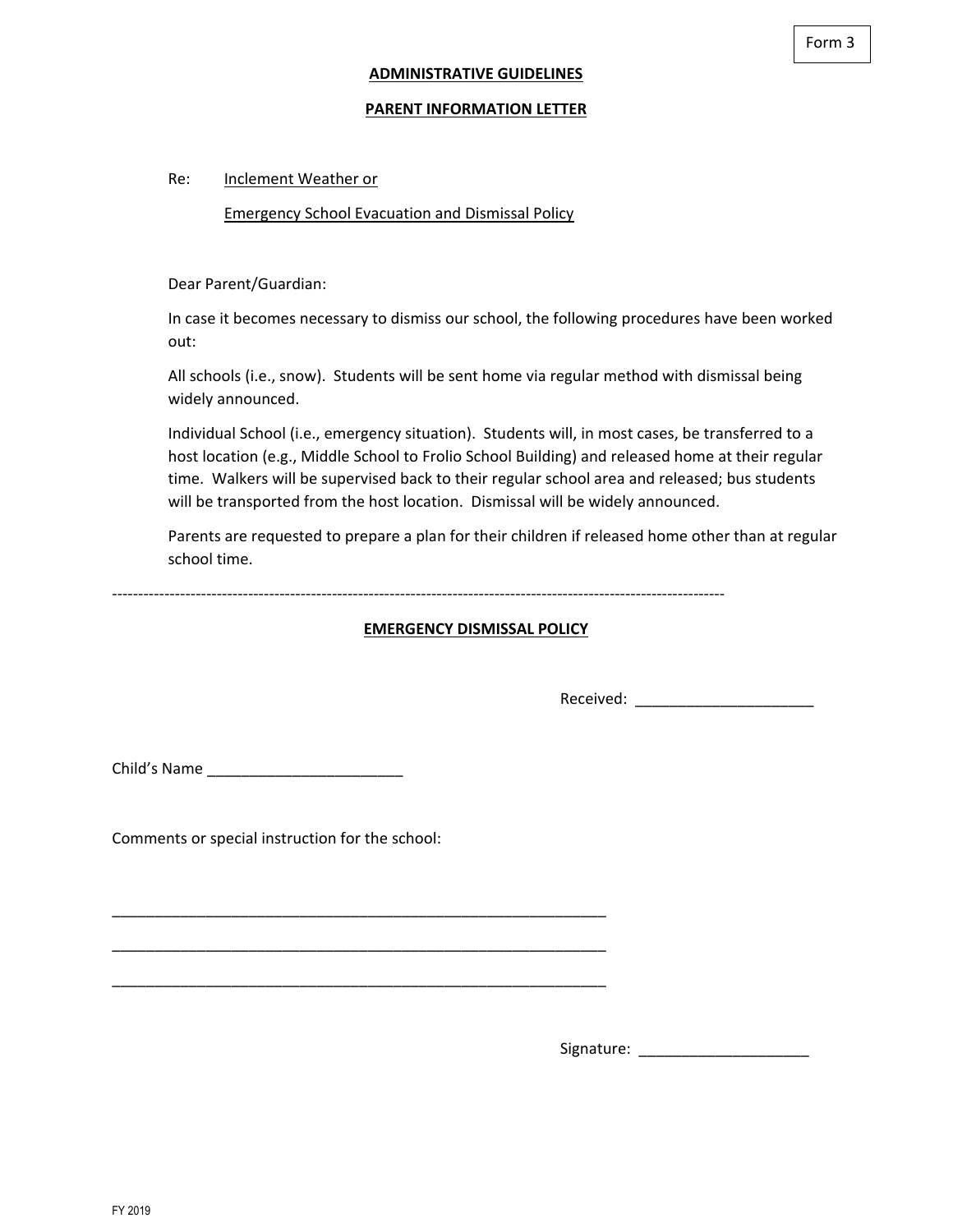Form 4

## **ABINGTON PUBLIC SCHOOLS HEALTH HISTORY**

(To be completed by parent or guardian)

| Guardian is: □ Mother □ Father □ Other, if other, Name & Relationship _________________                                    |                                                                                  |
|----------------------------------------------------------------------------------------------------------------------------|----------------------------------------------------------------------------------|
| Marital Status: $\Box$ Married $\Box$ Widow(er) $\Box$ Single $\Box$ Divorced $\Box$ Separated                             |                                                                                  |
| Does either parent live at an address different from above? $\Box$ Yes $\Box$ No                                           |                                                                                  |
|                                                                                                                            |                                                                                  |
|                                                                                                                            |                                                                                  |
|                                                                                                                            |                                                                                  |
| Are there visitation restrictions? $\Box$ No $\Box$ Yes (if yes, a copy of legal documentation must be provided)           |                                                                                  |
|                                                                                                                            |                                                                                  |
|                                                                                                                            |                                                                                  |
|                                                                                                                            | Dental Insurance □ No □ Yes Insurance provider: ________________________________ |
| Immunizations: Massachusetts law requires that all children enrolling in public school must be                             |                                                                                  |
| immunized. A physical exam completed within the last 12 months is also necessary.                                          |                                                                                  |
|                                                                                                                            |                                                                                  |
|                                                                                                                            |                                                                                  |
| Is your child capable of participating in a full program of school activities, including recess and physical<br>education? |                                                                                  |

 $\square$  Yes  $\square$  No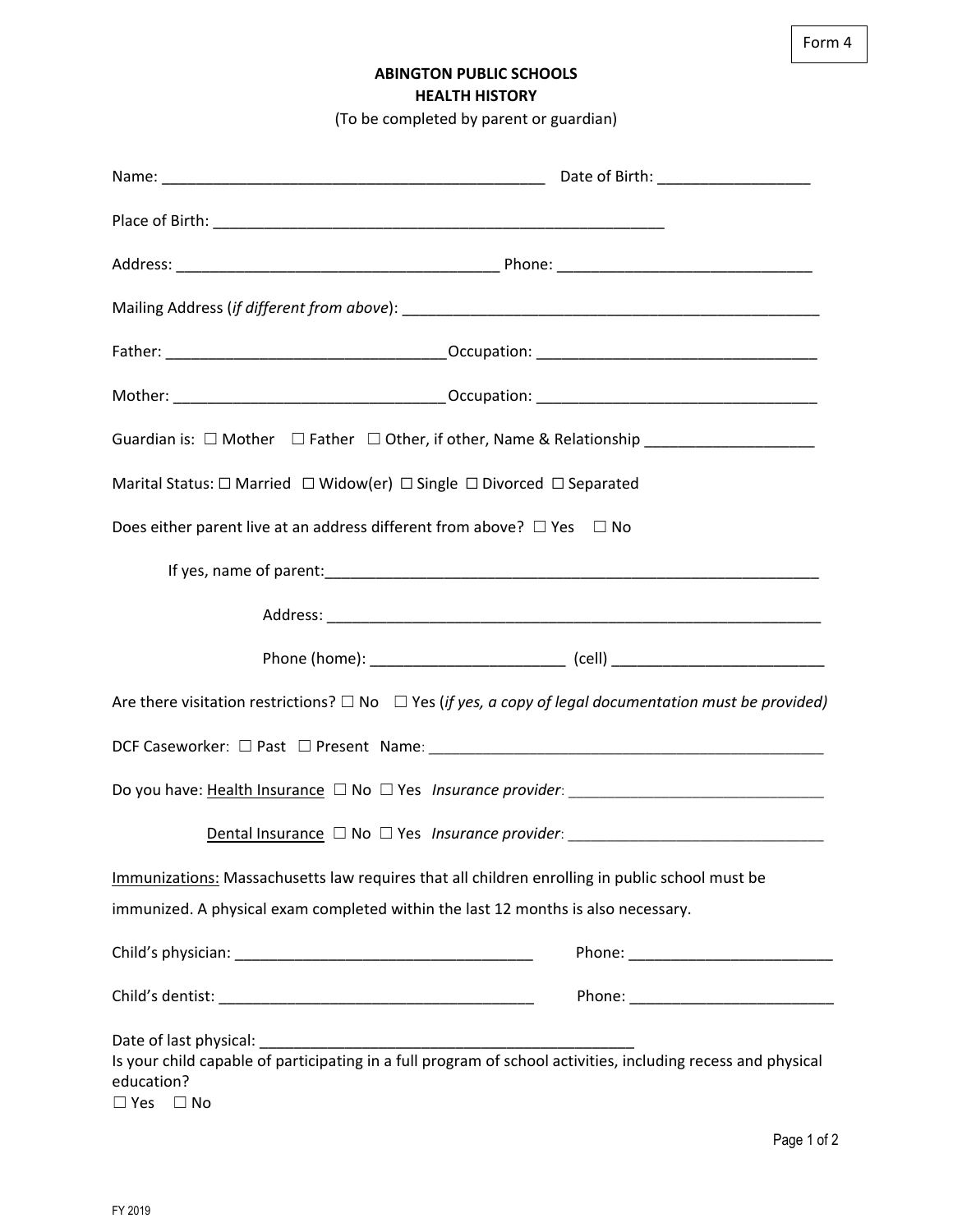Form 4

| <b>Current health concerns</b>                                             |                            | If yes, explain:                              |
|----------------------------------------------------------------------------|----------------------------|-----------------------------------------------|
| Does your child have allergies?                                            | $\Box$ No<br>$\Box$ Yes    | $\Box$ Food<br>$\Box$ Other<br>$\Box$ Insects |
| Does your child have any vision<br>problems or wear glasses?               | $\Box$ No<br>$\Box$ Yes    |                                               |
| Does your child have any hearing<br>problems?                              | $\Box$ No<br>$\Box$ Yes    |                                               |
| Is your child taking prescribed<br>medications on a daily basis?           | $\Box$ No<br>$\Box$ Yes    |                                               |
| Will your child be taking any<br>medications at school?                    | $\Box$ No<br>$\Box$ Yes    |                                               |
| Does your child have asthma?                                               | $\Box$ Yes<br>$\Box$ No    |                                               |
| Does your child have diabetes?                                             | $\Box$ No<br>$\square$ Yes |                                               |
| Does your child have a chronic<br>illness or condition?                    | $\Box$ No<br>$\Box$ Yes    |                                               |
| Does your child have headaches?                                            | $\Box$ No<br>$\Box$ Yes    |                                               |
| Does your child have bowel or<br>bladder problems?                         | $\Box$ No<br>$\Box$ Yes    |                                               |
| Is there anything else we should<br>know about your child's health?        | $\square$ Yes<br>$\Box$ No |                                               |
| <b>Past Health Concerns</b>                                                |                            | If yes, explain:                              |
| Was your child born prematurely?                                           | $\Box$ No<br>$\Box$ Yes    |                                               |
| Does your child have any history<br>of heart problems?                     | $\Box$ No $\Box$ Yes       |                                               |
| Has your child ever had surgery?                                           | $\Box$ No<br>$\Box$ Yes    |                                               |
| Has your child ever been<br>hospitalized or been to the<br>Emergency Room? | $\Box$ Yes<br>$\Box$ No    |                                               |
| Has your child ever had seizures?                                          | $\Box$ No<br>$\Box$ Yes    |                                               |
| Does your child have any<br>behaviors that concern you?                    | $\Box$ No<br>$\Box$ Yes    |                                               |
| Does your child have any other<br>health concerns?                         | $\Box$ No<br>$\Box$ Yes    |                                               |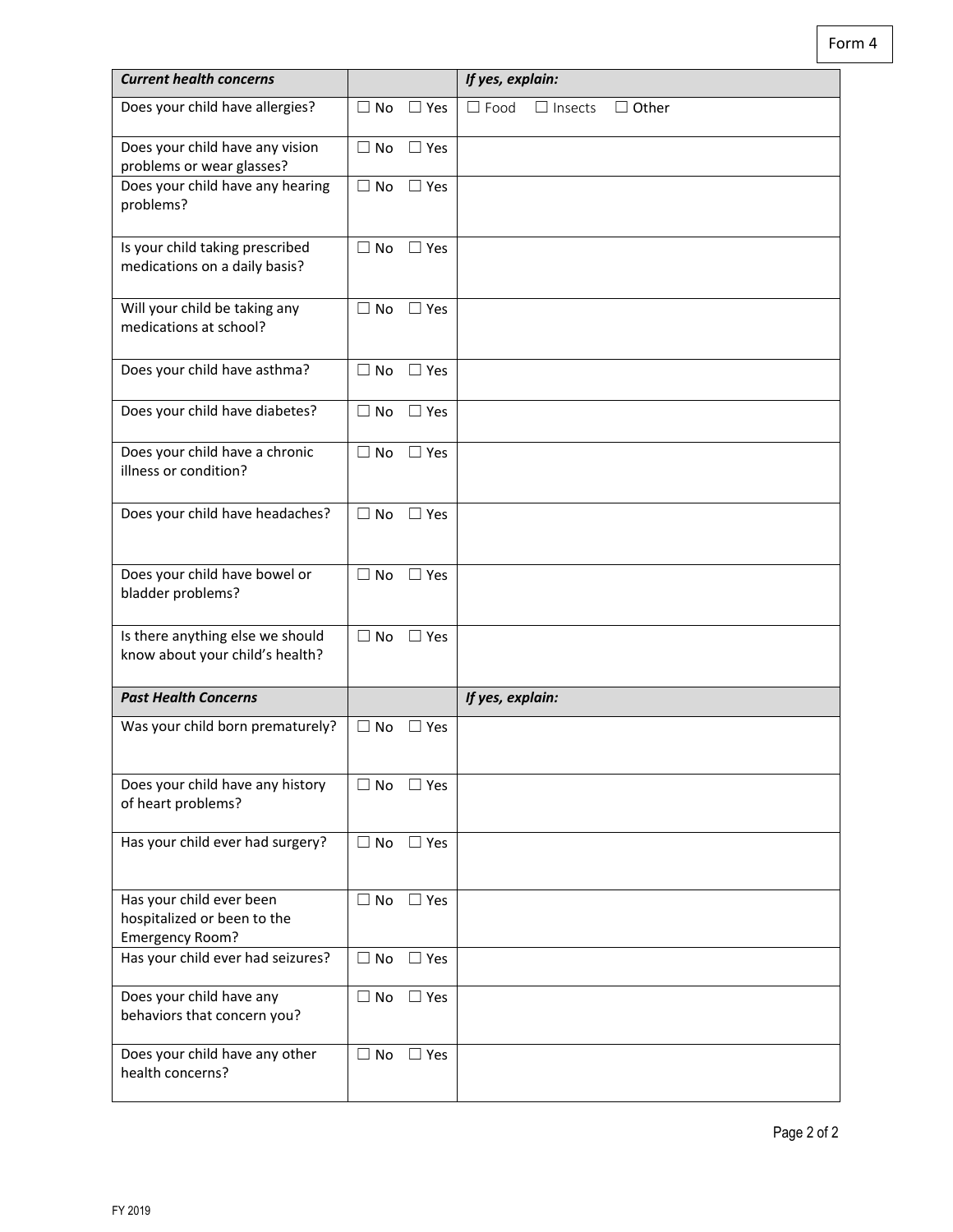

#### **Abington Public Schools**

#### **Home Language Survey (available in multiple languages)**

Massachusetts Department of Elementary and Secondary Education regulations require that *all* schools determine the language(s) spoken in each student's home in order to identify their specific language needs. This information is essential in order for schools to provide meaningful instruction for all students. If a language other than English is spoken in the home, the District is required to do further assessment of your child. Please help us meet this important requirement by answering the following questions. Thank you for your assistance.

| <b>Student Information</b>                                                                      |                                                                         |  |  |
|-------------------------------------------------------------------------------------------------|-------------------------------------------------------------------------|--|--|
| <b>Last Name</b><br><b>First Name</b><br><b>Middle Name</b><br>$\mathbf{I}$                     | Gender: M □<br>FO<br>$\frac{1}{2}$ $\frac{1}{2}$                        |  |  |
| <b>Country of Birth</b><br>Date of Birth (mm/dd/yyyy)                                           | Date first enrolled in ANY U.S. school (mm/dd/yyyy)                     |  |  |
| <b>School Information</b>                                                                       |                                                                         |  |  |
| Start Date in New School (mm/dd/yyyy)<br>Name of Former School and Town<br><b>Current Grade</b> |                                                                         |  |  |
| <b>Questions for Parents/Guardians</b>                                                          |                                                                         |  |  |
| What is the native language(s) of each parent/guardian? (circle one)                            | Which language(s) are spoken with your child?                           |  |  |
| (mother / father / guardian)<br><u> 1989 - Johann Barbara, martin a</u>                         | (include relatives -grandparents, uncles, aunts, etc. - and caregivers) |  |  |
| (mother / father / guardian)                                                                    | seldom / sometimes / often / always                                     |  |  |
|                                                                                                 | seldom / sometimes / often / always                                     |  |  |
| What language did your child first understand and speak?                                        | Which language do you use most with your child?                         |  |  |
| Which other languages does your child know? (circle all that apply)                             | Which languages does your child use? (circle one)                       |  |  |
| speak / read / write                                                                            | seldom / sometimes / often / always                                     |  |  |
| speak / read / write                                                                            | seldom / sometimes / often / always                                     |  |  |
| Will you require written information from school in your native language?                       | Will you require an interpreter/translator at Parent-Teacher meetings?  |  |  |
| Y O<br>$N \Box$                                                                                 | Y O<br>$N \Box$                                                         |  |  |
|                                                                                                 |                                                                         |  |  |
| Parent/Guardian Signature:                                                                      |                                                                         |  |  |
|                                                                                                 | Today's Date:<br>(mm/dd/yyyy)                                           |  |  |